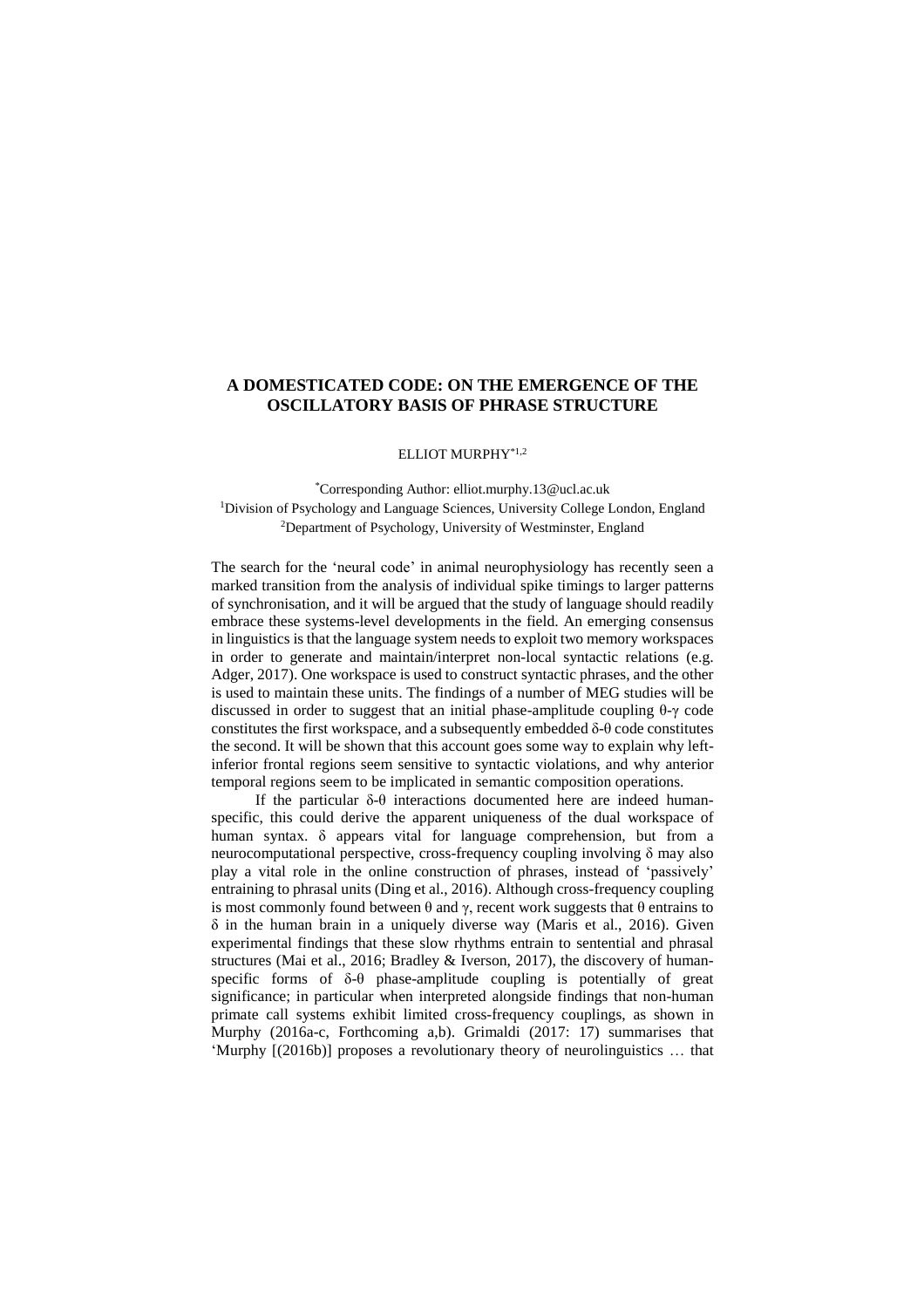nested oscillations execute elementary linguistic computations', adding that this theory 'goes considerably beyond existing models'. This model will be refined, taking into account recent findings concerning, for instance, travelling oscillations.

It will further be argued that this phase code can be explained through reference to the domestication syndrome and the 'globularity' hypothesis (Benítez-Burraco et al., 2017), such that the human braincase permits a reduction in 'spatial inequalities' (Salami et al., 2003) between cortical and subcortical regions documented in less globular brains. The MEG data presented will be shown to be in line with this position.

In addition, a critique of recent neuroethological work is presented. For instance, Kikuchi et al. (2017) claim to find no differences in the cross-frequency coupling profiles of humans and monkeys, however they only examine coupling between low frequencies and  $\gamma$ , and not between low frequencies such as  $\delta$ ,  $\theta$  and β. Upon its emergence, the human-specific oscillatory profile would have interfaced with more ancient systems shared with other primates, in turn influencing and modifying the internal organisation of such systems through a process of 'reciprocal causation' (Walsh 2015). As a result, the emergence of the presently proposed neural code would likely have re-shaped the representations of the conceptual systems it interfaced with. It is argued that this can explain why primate call units appear to be lacking in the diverse array of language-specific representations. More specifically, it is argued that domestication can be used as a model system for the Extended Evolutionary Synthesis (Zeder, 2017) and can enhance our understanding of reciprocal causation and niche-construction, which in turn allows neurolinguistics to make more direct contact with the life sciences.

Lastly, the potential for cross-frequency coupling to derive the computational complexity of hierarchically organised phrase structures is explored in order to construct a set of working hypotheses concerning the role of particular neural oscillations in linguistic computation. Processes once deemed highly domain specific – from grid cells to the theta-gamma code for working memory – are increasingly being shown to execute generic computations operating over items stored across distinct representational domains (Constantinescu et al., 2016; Kriegeskorte & Storrs, 2016; Lisman & Jensen, 2013), and the consequences of this for the language sciences are presented. It will be argued that a number of recent studies claiming to make substantial insights into the oscillatory nature of language have engaged primarily in data redescription rather than theory-construction, and this discussion will be used to motivate a neurobiologically feasible model of syntactic computation which brings with it direct consequences for more traditional, cartographic models.

## **Acknowledgements**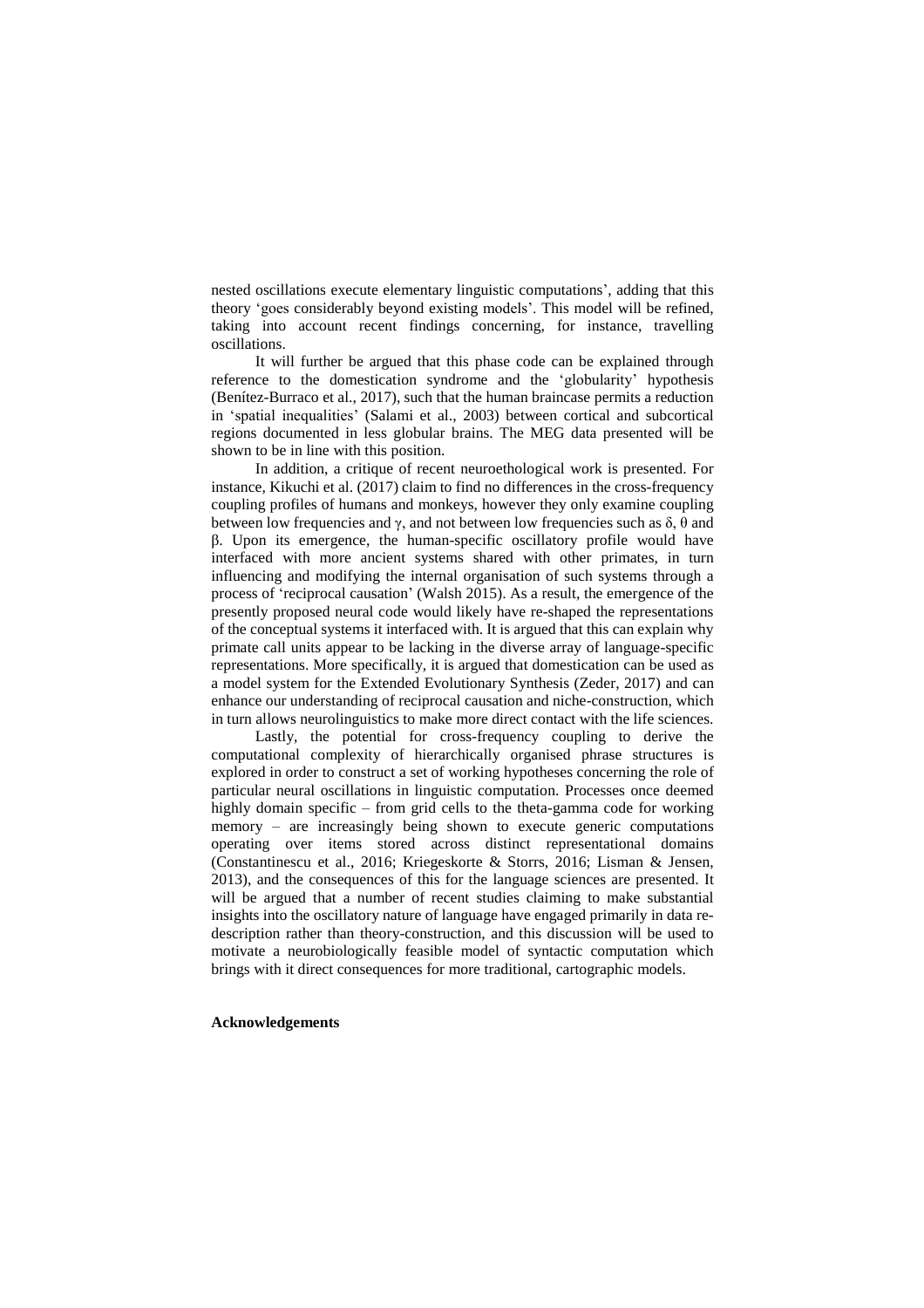This work was supported by an Economic and Social Research Council scholarship (1474910).

## **References**

- Adger, D. (2017). A memory architecture for merge. Ms. Queen Mary University.
- Benítez-Burraco, A., Di Pietro, L., Barba, M., & Lattanzi, W. (2017). Schizophrenia and human [self-domestication:](https://www.ncbi.nlm.nih.gov/pubmed/28463847) an evolutionary linguistics [approach.](https://www.ncbi.nlm.nih.gov/pubmed/28463847) *Brain, Behavior and Evolution*, *89(3)*, 162-184.
- Bradley, H., & Iverson, P. (2017). How do infants process speech in the mind? An EEG study of neural entrainment and the Frequency Following Response. Poster presented at the UCL MRes/MSc Language Sciences Poster Session.
- Constantinescu, A. O., O'Reilly, J. X., & Behrens, T. E. J. (2016). Organizing conceptual knowledge in humans with a gridlike code. *Science*, *352(6292)*, 1464-1468.
- Ding, N., Melloni, L., Zhang, H., Tian, X., & Poeppel, D. (2016). Cortical tracking of hierarchical linguistic structures in connected speech. *Nature Neuroscience, 19*, 158–164.
- Kikuchi, Y., Attaheri, A., Wilson, B., Rhone, A. E., Nourski, K. V., Gander, P. E., Kovach, C. K., Karasaki, H., Griffiths, T. D., Howard III, M. A., & Petkov, C. I. (2017). Sequence learning modulates neural responses and oscillatory coupling in human and monkey auditory cortex. *PLOS Biology, 15(4)*, e2000219.
- Kriegeskorte, N., & Storrs, K. R. (2016). Grid cells for conceptual space? *Neuron*, *92*, 280-284.
- Lisman, J. E., & Jensen, O. (2013). The theta-gamma neural code. *Neuron*, *77*, 1002-1016.
- Mai, G., Minett, J. W., Wang, W. S.-Y (2016) Delta, theta, beta, and gamma brain oscillations index levels of auditory sentence processing. *NeuroImage*, *113*, 516-528.
- Maris, E., Fries, P., & van Ede, F. (2016). Diverse phase relations among neuronal rhythms and their potential function. *Trends in Neurosciences*, *39(2)*, 86-99.
- Murphy, E. 2016a. Evolutionary monkey oscillomics: Generating linking hypotheses from preserved brain rhythms. *Theoretical Linguistics, 42(1-2)*, 117-137.
- Murphy, E. 2016b. The human oscillome and its explanatory potential. *Biolinguistics, 10,* 6-20.
- Murphy, E. 2016c. A theta-gamma neural code for feature set composition with phase-entrained delta nestings. *UCL Working Papers in Linguistics, 28*, 1-23.
- Murphy, E. Forthcoming a. *Principles of Language Evolution*. [Textbook]. London: UCL Press.
- Murphy, E. Forthcoming b. Implications of travelling weakly coupled oscillators for the cortical language circuit. *UCL Working Papers in Linguistics*.